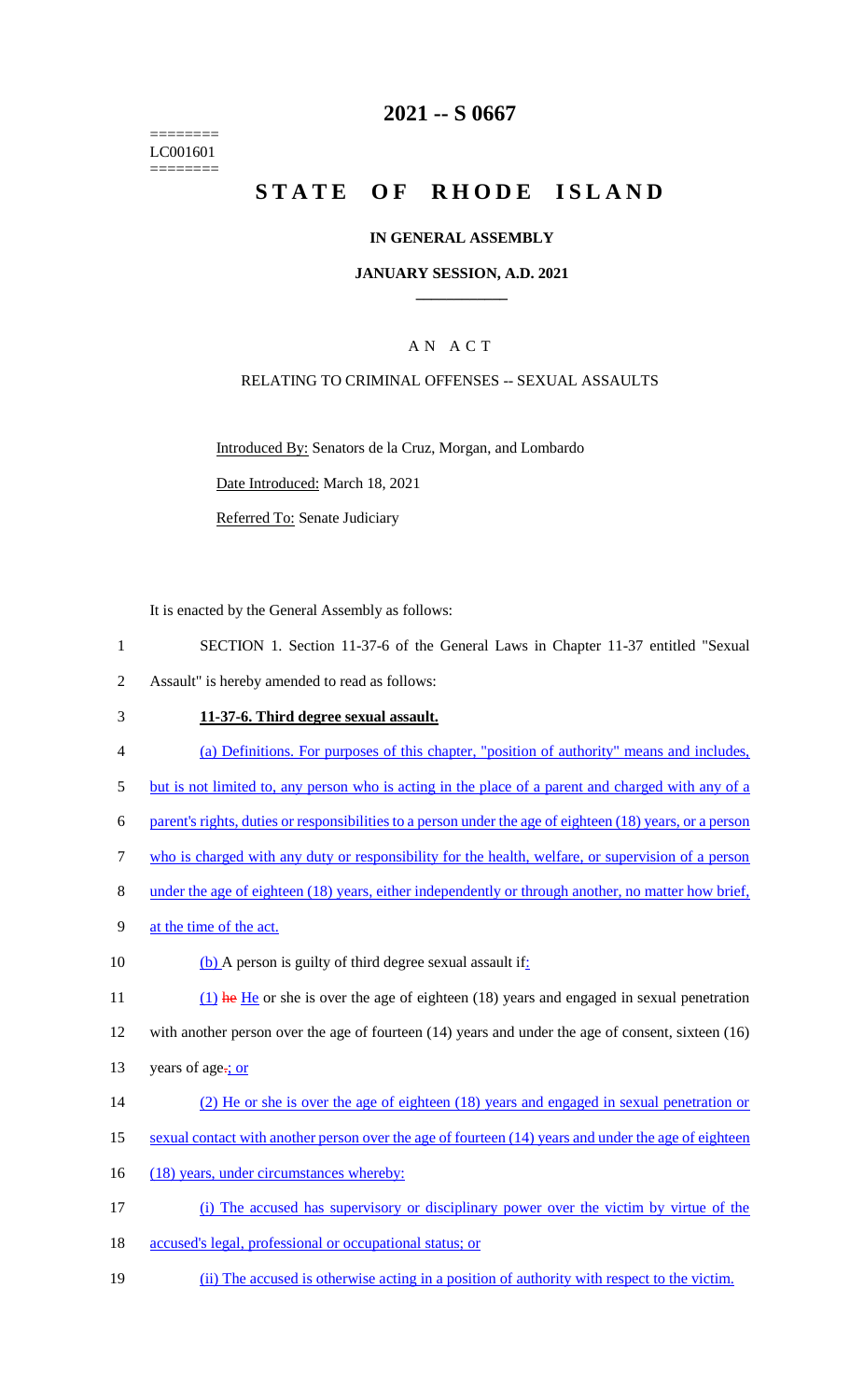- 1 (iii) It shall not be a violation of subsection (b)(2) of this section if the parties are:
- 2 (A) Engaging in sexual penetration or contact consensually;
- 3 (B) Between the ages of sixteen (16) and twenty (20) years; and
- 4 (C) No more than thirty (30) months apart in age.
- 5 SECTION 2. This act shall take effect upon passage.

 $=$ LC001601 ========